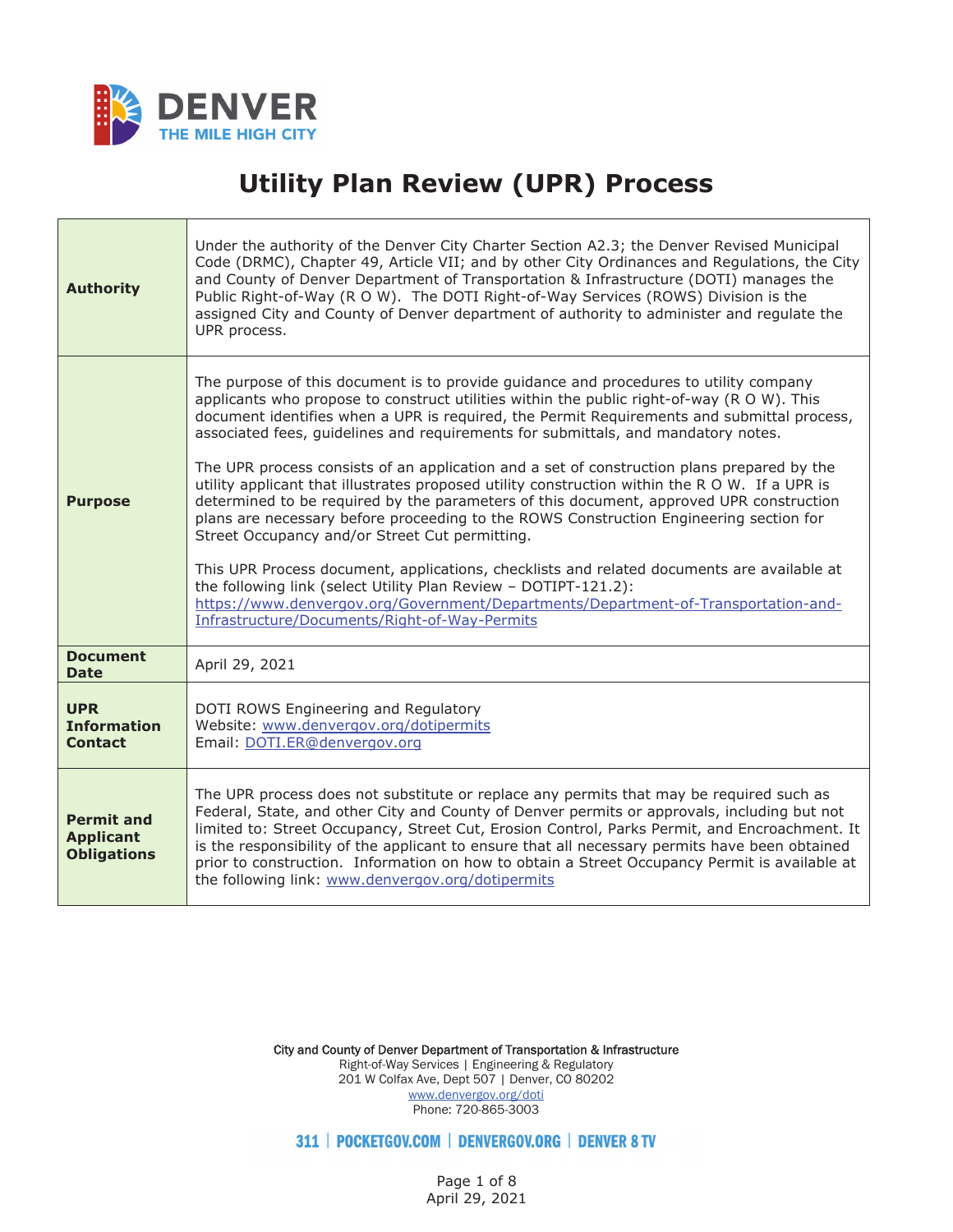| When is a<br><b>UPR</b>                                 | A utility project that includes any one (1) of the following elements in the public R O W must<br>obtain approval through the UPR process as outlined in this document:                                                                                                                                                                                                                                                                                                                                                                                                                                                                                                   |                        |  |
|---------------------------------------------------------|---------------------------------------------------------------------------------------------------------------------------------------------------------------------------------------------------------------------------------------------------------------------------------------------------------------------------------------------------------------------------------------------------------------------------------------------------------------------------------------------------------------------------------------------------------------------------------------------------------------------------------------------------------------------------|------------------------|--|
| <b>Required?</b>                                        | 750 linear feet or more of new underground utility construction (including open-cut<br>$\Box$<br>trenching and directional bore) *                                                                                                                                                                                                                                                                                                                                                                                                                                                                                                                                        |                        |  |
|                                                         | Aerial installations where new poles will be set more than five (5) feet from existing poles or<br>□<br>where new guy wires on existing poles are required                                                                                                                                                                                                                                                                                                                                                                                                                                                                                                                |                        |  |
|                                                         | One or more utility terminals or cabinets greater than 30" high above final adjacent grade.<br>□<br>Raised marker posts are not allowed in developed R O W.                                                                                                                                                                                                                                                                                                                                                                                                                                                                                                               |                        |  |
|                                                         | One or more new underground vaults (e.g. utility box, handholes, manholes, pull boxes or<br>□<br>splice boxes) that exceed 6 SF.                                                                                                                                                                                                                                                                                                                                                                                                                                                                                                                                          |                        |  |
|                                                         | * A utility project split into multiple phases to avoid the UPR process is not acceptable and will be<br>denied a street occupancy permit. If a project plans or proposes an adjacent, connecting project<br>that sums up to a total linear length of more than 750 ft within a 3-month period, a UPR will be<br>required for the total aggregate project. Applicants are encouraged to bundle smaller projects<br>into one submittal provided the projects are located in one Construction Inspection Area. See<br>map at: https://www.denvergov.org/Government/Departments/Department-of-Transportation-<br>and-Infrastructure/Programs-Services/Right-of-Way-Services. |                        |  |
| When is a                                               | The UPR process is not required for the following, however other R O W permits are required:                                                                                                                                                                                                                                                                                                                                                                                                                                                                                                                                                                              |                        |  |
| <b>UPR NOT</b>                                          |                                                                                                                                                                                                                                                                                                                                                                                                                                                                                                                                                                                                                                                                           |                        |  |
| required?                                               | Projects that replace like-for-like facilities in the same location as existing<br>o.                                                                                                                                                                                                                                                                                                                                                                                                                                                                                                                                                                                     |                        |  |
|                                                         | Pull-through existing conduits<br>$\Box$                                                                                                                                                                                                                                                                                                                                                                                                                                                                                                                                                                                                                                  |                        |  |
|                                                         | Utility work, including placement of handholes that are 6 sf or less within 10 ft of the<br>o.<br>center of a freestanding small cell or co-locate small cell installation and not in the<br>sidewalk, clear zone or tree drip line. Vault locations to be shown on Freestanding<br>Encroachment application or Co-Locate SONO request.                                                                                                                                                                                                                                                                                                                                   |                        |  |
|                                                         | Service lines from a utility main to a residence, other building, or private property. Service<br>□<br>line must be installed generally perpendicular to the R O W line.                                                                                                                                                                                                                                                                                                                                                                                                                                                                                                  |                        |  |
|                                                         | Aerial installations on existing utility poles that do not require new poles or guy wires<br>$\Box$                                                                                                                                                                                                                                                                                                                                                                                                                                                                                                                                                                       |                        |  |
|                                                         | Any privately-owned utility lines and/or appurtenances that are not owned and operated by<br>□<br>an active public utility company that has the authority to locate their facilities within public<br>R O W. Private utility installations are approved through the Encroachment permit<br>procedure; https://www.denvergov.org/Government/Departments/Department-of-<br>Transportation-and-Infrastructure/Documents/Right-of-Way-Permit                                                                                                                                                                                                                                  |                        |  |
|                                                         | Utility construction approved to use DOTI's Capital Project Regulatory Review (CPEP)<br>□<br>process.                                                                                                                                                                                                                                                                                                                                                                                                                                                                                                                                                                     |                        |  |
|                                                         | Terminals, cabinets or other raised above ground equipment, exceeding 30" in height if there<br>❏<br>is an Encroachment Permit.                                                                                                                                                                                                                                                                                                                                                                                                                                                                                                                                           |                        |  |
| <b>UPR Fee</b><br><b>Schedule and</b><br><b>Payment</b> | UPR Fees are subject to change by authority of the Executive Director of DOTI. UPR Initial Fees<br>are required per Fee Schedule below:                                                                                                                                                                                                                                                                                                                                                                                                                                                                                                                                   |                        |  |
| <b>Methods</b>                                          |                                                                                                                                                                                                                                                                                                                                                                                                                                                                                                                                                                                                                                                                           | <b>Initial Fee</b>     |  |
|                                                         | Any project with a proposed utility length of 750' - 1,499'--------------                                                                                                                                                                                                                                                                                                                                                                                                                                                                                                                                                                                                 | \$500.00               |  |
|                                                         | Any project with a proposed utility length of 1500' - 2249'-------------<br>$\frac{1}{2}$ 750.00<br>Any project with a proposed utility length of greater than 2,250'-------                                                                                                                                                                                                                                                                                                                                                                                                                                                                                              |                        |  |
|                                                         | Any other project requiring a Utility Plan Review-------------------------                                                                                                                                                                                                                                                                                                                                                                                                                                                                                                                                                                                                | \$1,000.00<br>\$320.00 |  |
|                                                         |                                                                                                                                                                                                                                                                                                                                                                                                                                                                                                                                                                                                                                                                           |                        |  |
|                                                         | The Initial Fee shall be paid prior to release of the comment report. ALL FEES ARE NON-<br><b>REFUNDABLE.</b>                                                                                                                                                                                                                                                                                                                                                                                                                                                                                                                                                             |                        |  |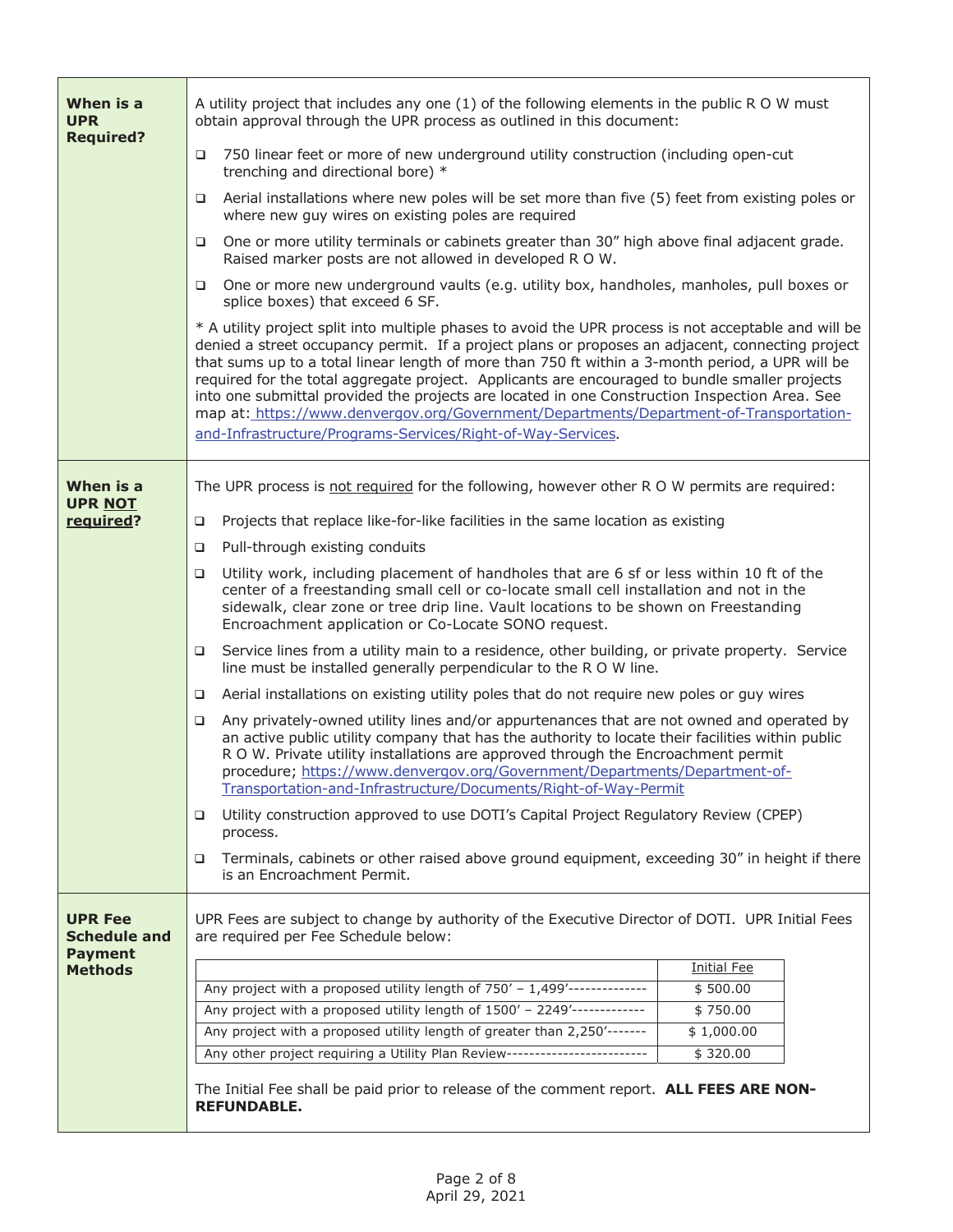| <b>UPR Fee</b><br><b>Schedule and</b><br><b>Payment</b><br><b>Methods</b><br>(Continued) | <b>Payment Methods:</b><br>Prior to making a payment, the project must be logged-in and an invoice emailed to the<br>applicant. Paid fees are not refundable<br><b>ONLINE:</b><br>In order to submit payments <b>online</b> , the applicant must set up an E-Permits account:<br>https://www.denvergov.org/AccelaCitizenAccess/Login.aspx<br><b>IN PERSON</b><br>In order to submit payments in person, the applicant may visit<br>201 W. Colfax Ave., 2 <sup>nd</sup> Floor Cashier, Denver, CO 80202<br>Phone: 720-865-2780<br><b>OVER THE PHONE</b><br>In order to submit payment over the phone:<br>Please submit the "Over the Phone Credit Card Authorization" form, found here:<br>https://www.denvergov.org/content/dam/denvergov/Portals/730/documents/ROWPermits/Cr<br>edit-Card-Auth-FormCPDWMD.pdf with your initial submittal.<br>Accepted Payment Methods: Cash, Check, Money Order, Discover, Master Card, and Visa<br>Checks or Money Orders are made payable to: Manager of Finance                                                                                                                                                                  |
|------------------------------------------------------------------------------------------|-----------------------------------------------------------------------------------------------------------------------------------------------------------------------------------------------------------------------------------------------------------------------------------------------------------------------------------------------------------------------------------------------------------------------------------------------------------------------------------------------------------------------------------------------------------------------------------------------------------------------------------------------------------------------------------------------------------------------------------------------------------------------------------------------------------------------------------------------------------------------------------------------------------------------------------------------------------------------------------------------------------------------------------------------------------------------------------------------------------------------------------------------------------------------|
| <b>Application</b><br><b>Submittal</b><br><b>Procedures</b>                              | All UPR submittals shall be made online through Denver's Permitting and Licensing<br><b>Center (E-Permit).</b><br>Denver E-Permit: https://www.denvergov.org/AccelaCitizenAccess/Login.aspx.<br>Create a new UPR application by making the following selections:<br><b>Right-of-Way (ROW) Services</b><br><b>Create an Application</b><br><b>Right-of-Way Utility Plan Review</b><br>Follow the prompts to complete the online form and upload ALL required Initial Submittal items<br>or your application will be rejected (see Review and Approval Process section below for additional<br>details). Emailed submissions will not be accepted.<br>If you do not have an account, click on the link to register for a new account. Contact                                                                                                                                                                                                                                                                                                                                                                                                                           |
| <b>Review and</b>                                                                        | Engineering & Regulatory at DOTI.ER@denvergov.org with any questions.<br><b>Initial Submittal</b>                                                                                                                                                                                                                                                                                                                                                                                                                                                                                                                                                                                                                                                                                                                                                                                                                                                                                                                                                                                                                                                                     |
| <b>Approval</b><br><b>Process</b>                                                        | To apply for UPR approval, submit the following items to R O WS ER through Denver's E-<br>Permit Center; https://www.denvergov.org/AccelaCitizenAccess/Login.aspx (see Application<br>Submittal Procedures section above for details).<br><b>UPR Application</b><br>□<br>Plan Set of Proposed Utility Work (see UPR Plan Set Requirements Section below for<br>details) Must be fully unlocked, flattened and size reduced as much possible<br>Printable to scale 11" x 17"<br>Completed UPR Submittal Checklist, signed and dated<br>❏<br>Additionally, apply separately for the following approvals, if applicable:<br>Apply for a Sewer Use and Drainage Permit (SUDP) if construction occurs within a regulatory<br>❏<br>floodplain as shown on Denver Maps: https://www.denvergov.org/Maps/map/floodplain.<br>When a SUDP Permit for work in the floodplain is required, submit all plans showing<br>floodplain impacts for the entire UPR project (i.e. do not break the Floodplain Permit<br>submittal into multiple plan sets). Information on the SUDP for work in the floodplain can be<br>found at the DOTI Stormwater and Sanitary Sewer Permit web page; |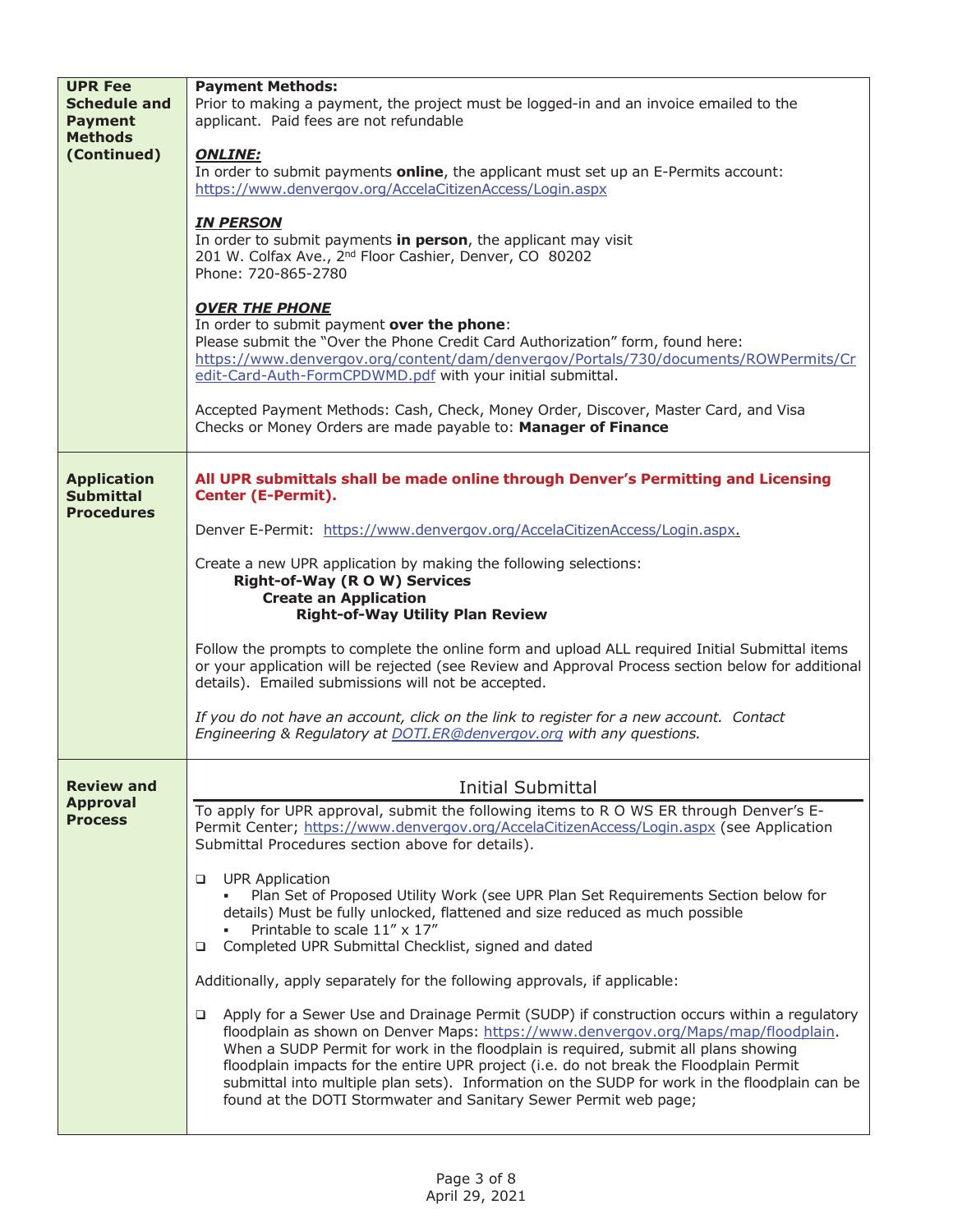|                                   |        | https://www.denvergov.org/content/denvergov/en/transportation-                                                                                                                                                                                                                           |
|-----------------------------------|--------|------------------------------------------------------------------------------------------------------------------------------------------------------------------------------------------------------------------------------------------------------------------------------------------|
| <b>Submittal and</b>              |        | infrastructure/documents/permits/storm-sanitary-sewer-permits                                                                                                                                                                                                                            |
| <b>Approval</b><br><b>Process</b> | □      | Apply for an Erosion Control permit for any excavation in a floodplain or if otherwise                                                                                                                                                                                                   |
| (Continued)                       |        | required by the CASDP Manual. See                                                                                                                                                                                                                                                        |
|                                   |        | https://www.denvergov.org/Government/Departments/Department-of-Transportation-                                                                                                                                                                                                           |
|                                   |        | and-Infrastructure/Programs-Services/Wastewater-<br>Management/Infrastructure/Engineering for more information.                                                                                                                                                                          |
|                                   |        |                                                                                                                                                                                                                                                                                          |
|                                   | ❏      | Utility conduits or appurtenances located on or under a bridge require a permit from<br>Infrastructure Project Management. For more information, call: 720-865-5482                                                                                                                      |
|                                   |        | <b>Initial Review and Comments</b>                                                                                                                                                                                                                                                       |
|                                   | □      | After ER accepts the UPR application submitted through Denver's E-Permit, the application<br>will be distributed to regulatory reviewers for an initial 10 business day review period.                                                                                                   |
|                                   | □      | Typically, within 2 business day after the initial review period, ER will send the applicant a<br>report of consolidated review comments via e-mail.                                                                                                                                     |
|                                   | ❏      | Initial Fees must be paid in-full prior to the release of the compiled comment report. The<br>comment report will not be released until after Initial Fees are paid.                                                                                                                     |
|                                   |        | If the UPR is approved by all regulatory reviewers, ER will request the final plan set for<br>approval via emailed instructions.                                                                                                                                                         |
|                                   |        | <b>Comment Resolution Process</b>                                                                                                                                                                                                                                                        |
|                                   | ❏      | If the applicant receives any denials, comments, or conditions from reviewers, it is the<br>applicant's responsibility to work directly with each reviewer to clear the comment(s) and                                                                                                   |
|                                   |        | condition(s) to an approved status. It is not ER's responsibility to confirm comments and<br>conditions are addressed or coordinate with reviewers on behalf of applicants. The                                                                                                          |
|                                   |        | reviewers contact information is provided on the comment report.                                                                                                                                                                                                                         |
|                                   | □      | If there are any comments that, upon resolution, result in relocation or an otherwise<br>significant adjustment of the proposed utility alignment or facility placement, the UPR                                                                                                         |
|                                   |        | must be resubmitted to ER for distributed review.                                                                                                                                                                                                                                        |
|                                   | □      | Once all comments and conditions have been cleared to approved by reviewers, ER will<br>determine if a resubmittal is required or if Final plans will be requested.                                                                                                                      |
|                                   |        | <b>Resubmittal Process</b>                                                                                                                                                                                                                                                               |
|                                   | $\Box$ | As noted above, a UPR plan resubmittal will be required if the proposed utility layout<br>must be moved due to existing City standards and/or regulations, or significant changes<br>must be made to meet UPR Submittal Requirements.                                                    |
|                                   | □      | Resubmittals may be waived if it is determined in the sole judgement of DOTI that any<br>proposed alignment or facility placement changes conform to these UPR requirements<br>and do not establish new conflicts with existing utilities, trees, or other improvements in<br>the R O W. |
|                                   | ❏      | The ROWS ER Strategic team will determine if alignment changes will require a re-<br>submittal or if it will be waived and will notify the applicant of any additional requirements                                                                                                      |
|                                   | □      | The ROWS ER Strategic team will determine if any of the other reviewers are affected by<br>the changes and will refer the revised plan back to the affected reviewers for additional<br>review and comment.                                                                              |
|                                   | ❏      | Applicants will be responsible for working directly with reviewers to address comments<br>and clear their respective denials/conditions for the revised plans.                                                                                                                           |
|                                   | □      | If reviewers or applicants have questions or concerns regarding resubmittals, please<br>contact the Strategic team at DOTI.Strategic@denvergov.org.                                                                                                                                      |
|                                   | □      | All changes must be identified by revision clouds around the changed item(s) with an<br>associated revision number correlating to a revision number in the sheet title block.                                                                                                            |
|                                   | ❏      | The review and comment delivery timeline for resubmittal(s) are the same as for the first<br>submittal as noted above, and all submittal requirements and guidelines shall apply.                                                                                                        |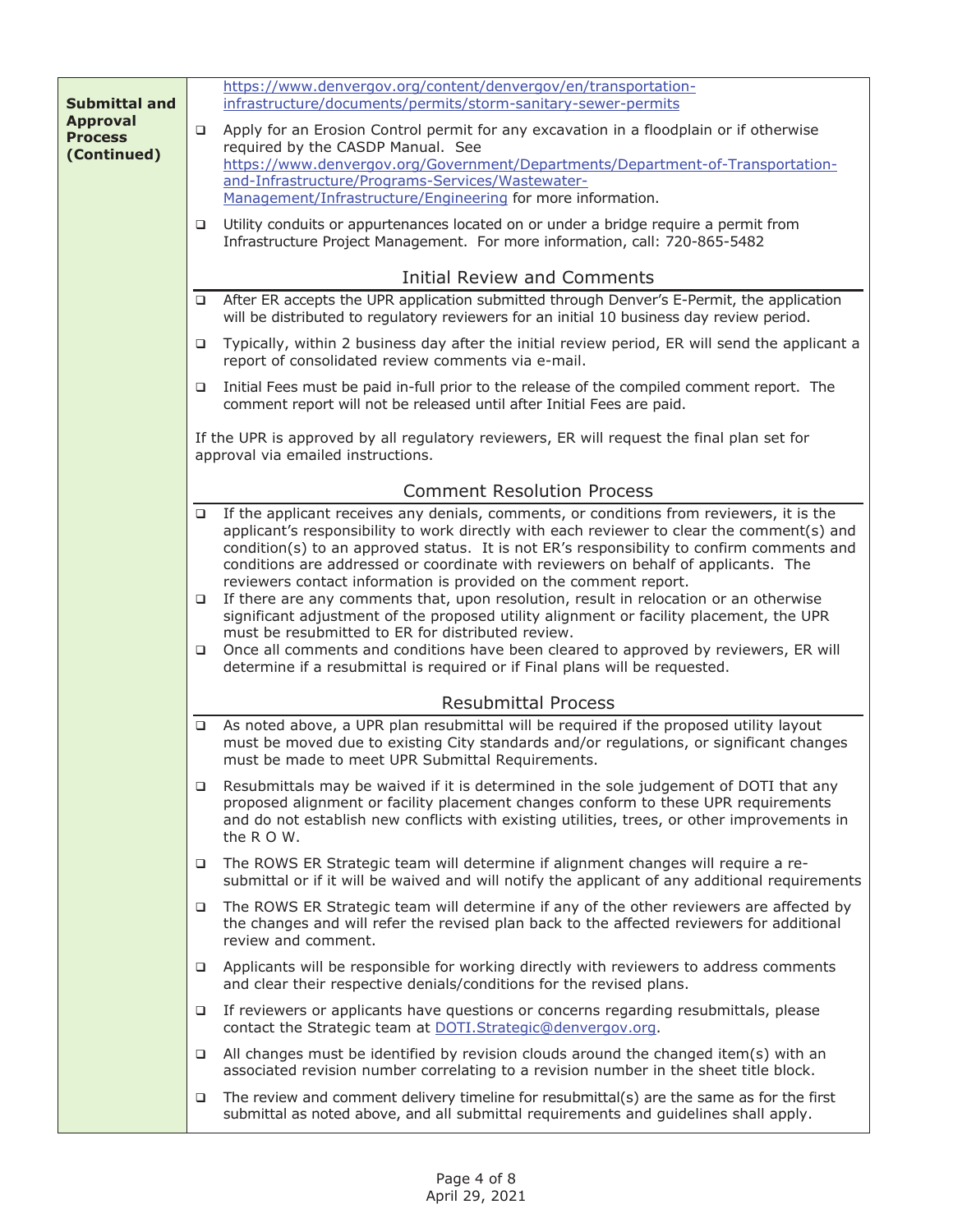| <b>Submittal and</b>              | Final Plans for Approval<br>When instructed by ER in writing, the application will be cleared to submit final plans for<br>approval, including:                                                                                        |  |
|-----------------------------------|----------------------------------------------------------------------------------------------------------------------------------------------------------------------------------------------------------------------------------------|--|
| <b>Approval</b><br><b>Process</b> |                                                                                                                                                                                                                                        |  |
| (Continued)                       | A final printable to scale electronic PDF submittal of the approved proposed utility work per<br>the UPR Plan Requirements and these additional requirements:                                                                          |  |
|                                   | Reference to City UPR project number<br>□                                                                                                                                                                                              |  |
|                                   | Plans shall be stamped, signed, and dated Professional Engineer Licensed and active in the<br>□<br>State of Colorado in conformance with the Code of Colorado Regulations 4 CCR 730-1<br>(electronic stamps/signatures are acceptable) |  |
|                                   | Comment Resolution Matrix-Plans shall be submitted with pages containing the original,<br>▫<br>verbatim review comments and the applicants detailed responses as to how comments were<br>addressed.                                    |  |
|                                   | If a SUDP permit is required for work in the floodplain, and/or if an Erosion Control permit is<br>□<br>required, it must be issued prior to approval of the UPR plans.                                                                |  |
|                                   | UPR approval is valid for one year from the date of approval. Plans for expired UPR shall be<br>□<br>re-submitted as a new project and will be subject to all fees.                                                                    |  |
| <b>UPR Plan Set</b>               | UPR Plan documents shall include the following:                                                                                                                                                                                        |  |
| <b>Requirements</b>               |                                                                                                                                                                                                                                        |  |
|                                   | Utility work must be in accordance with the following DOTI Rules and Regulations and<br>Transportation Standards and Details, found here:<br>https://www.denvergov.org/Government/Departments/Department-of-Transportation-and-        |  |
|                                   | Infrastructure/Documents                                                                                                                                                                                                               |  |
|                                   | PWRR-006.0, Private Designing Planning Construction Reconstruction and Remodeling of<br>❏<br>General Public Improvements                                                                                                               |  |
|                                   | PWRR-019.0, Street Cuts and Roadway Excavation Specifications<br>□                                                                                                                                                                     |  |
|                                   | PWRR-029.0, Sidewalk and Curb Ramp Construction.<br>□                                                                                                                                                                                  |  |
|                                   | PWES-001.5, Transportation Standards and Details for the Engineering Division<br>□                                                                                                                                                     |  |
|                                   | <b>Cover Sheet</b>                                                                                                                                                                                                                     |  |
|                                   | City UPR project number centered on top of the cover (e.g. 2019-UTIL-0001234)<br>□                                                                                                                                                     |  |
|                                   | Vicinity map<br>□                                                                                                                                                                                                                      |  |
|                                   | Required Plan Notes, Forestry Notes & Detail, and applicable Site-Specific Notes (see<br>□<br>Required Plan Notes section below)                                                                                                       |  |
|                                   | Project name<br>□                                                                                                                                                                                                                      |  |
|                                   | Project location (coordinates and address)<br>□                                                                                                                                                                                        |  |
|                                   | Sheet index<br>□                                                                                                                                                                                                                       |  |
|                                   | Plan set date and revision number (if applicable)<br>❏                                                                                                                                                                                 |  |
|                                   |                                                                                                                                                                                                                                        |  |
|                                   |                                                                                                                                                                                                                                        |  |
|                                   |                                                                                                                                                                                                                                        |  |
|                                   |                                                                                                                                                                                                                                        |  |
|                                   |                                                                                                                                                                                                                                        |  |
|                                   |                                                                                                                                                                                                                                        |  |

Г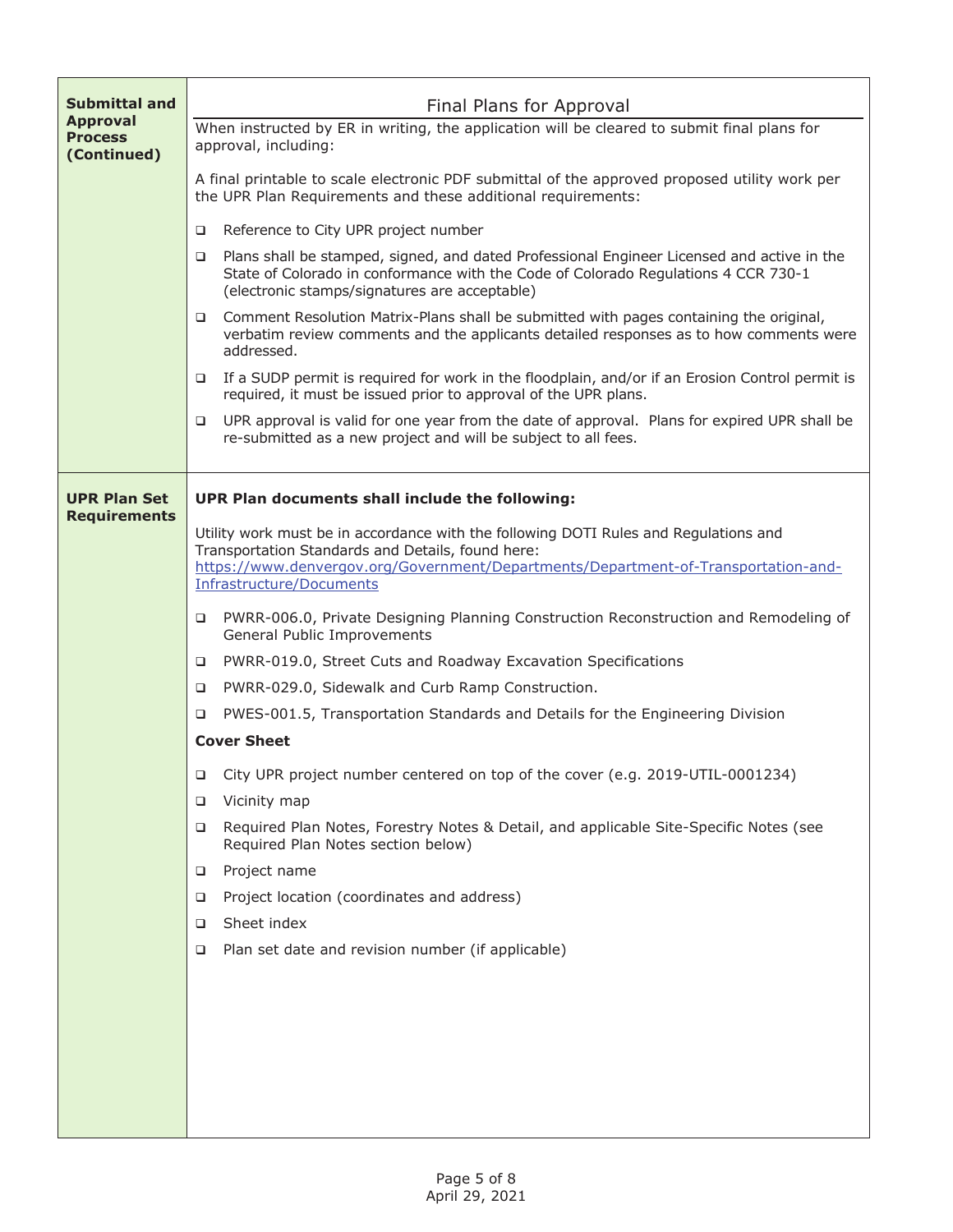| <b>UPR Plan Set</b>                | <b>Comment Resolution Sheet(s)</b>                                                                                                                                                                                                                                               |  |  |
|------------------------------------|----------------------------------------------------------------------------------------------------------------------------------------------------------------------------------------------------------------------------------------------------------------------------------|--|--|
| <b>Requirements</b><br>(Continued) | If the UPR is returned to the applicant with comments from City UPR reviewers, the applicant<br>will include a Comment Resolution sheet(s). The Comment Resolution sheet shall have the<br>following information:                                                                |  |  |
|                                    | Agency Name<br>❏                                                                                                                                                                                                                                                                 |  |  |
|                                    | Reviewer's name<br>□                                                                                                                                                                                                                                                             |  |  |
|                                    | Review comments (reviewer comments must be verbatim)<br>□                                                                                                                                                                                                                        |  |  |
|                                    | Formal written response to each comment<br>□                                                                                                                                                                                                                                     |  |  |
|                                    | Plan set date and revision number (if applicable)<br>□                                                                                                                                                                                                                           |  |  |
|                                    | <b>Utility Plan Construction Sheet(s)</b>                                                                                                                                                                                                                                        |  |  |
|                                    | General                                                                                                                                                                                                                                                                          |  |  |
|                                    | Numerical and bar scale (Scale not to exceed $1'' = 40'$ )<br>□                                                                                                                                                                                                                  |  |  |
|                                    | North arrow<br>□                                                                                                                                                                                                                                                                 |  |  |
|                                    | Legend<br>□                                                                                                                                                                                                                                                                      |  |  |
|                                    | Key map if multiple sheets are required to show the entire project<br>□                                                                                                                                                                                                          |  |  |
|                                    | PE stamp area<br>□                                                                                                                                                                                                                                                               |  |  |
|                                    | Plan set date and revision number (if applicable)<br>□                                                                                                                                                                                                                           |  |  |
|                                    | Plan View (Aerial imagery is allowed, however, does not replace requirement for accurately<br>scaled engineering drawings)                                                                                                                                                       |  |  |
|                                    | Show, label, and dimension existing:                                                                                                                                                                                                                                             |  |  |
|                                    | Right-of-way width<br>□                                                                                                                                                                                                                                                          |  |  |
|                                    | Street names<br>□                                                                                                                                                                                                                                                                |  |  |
|                                    | Street Width<br>□                                                                                                                                                                                                                                                                |  |  |
|                                    | Edge of Asphalt, curb and gutter, crosspans and fillets<br>□                                                                                                                                                                                                                     |  |  |
|                                    | Sidewalks<br>о                                                                                                                                                                                                                                                                   |  |  |
|                                    | Driveways and alley entrances<br>□                                                                                                                                                                                                                                               |  |  |
|                                    | Streetlights<br>□                                                                                                                                                                                                                                                                |  |  |
|                                    | Pedestrian lights<br>□                                                                                                                                                                                                                                                           |  |  |
|                                    | Traffic Signal Poles and other equipment<br>$\Box$                                                                                                                                                                                                                               |  |  |
|                                    | Signal Equipment Clear Zones*<br>$\Box$                                                                                                                                                                                                                                          |  |  |
|                                    | Surface utility features such as power poles, electric cabinets, handhole boxes, manholes,<br>$\Box$<br>storm drainage inlets, traffic control boxes, vaults, valves, fire hydrants, etc.                                                                                        |  |  |
|                                    | Drainage channels, culverts and bridges for all major and minor drainageways, ditches<br>□<br>and canals.                                                                                                                                                                        |  |  |
|                                    | Underground utilities (water, storm sewer, sanitary sewer, gas, electric, communications,<br>□<br>etc.). Use best available information from field survey, utility-owner maps, sanitary and<br>storm plat maps, and City of Denver GIS data. See https://www.denvergov.org/Maps/ |  |  |
|                                    | Trees, tree canopies and landscaping in the R O W<br>□                                                                                                                                                                                                                           |  |  |
|                                    | Regional Transportation District (RTD) bus stop, with any amenities including<br>$\Box$<br>bench/shelter, signage, bus pad and bench pad                                                                                                                                         |  |  |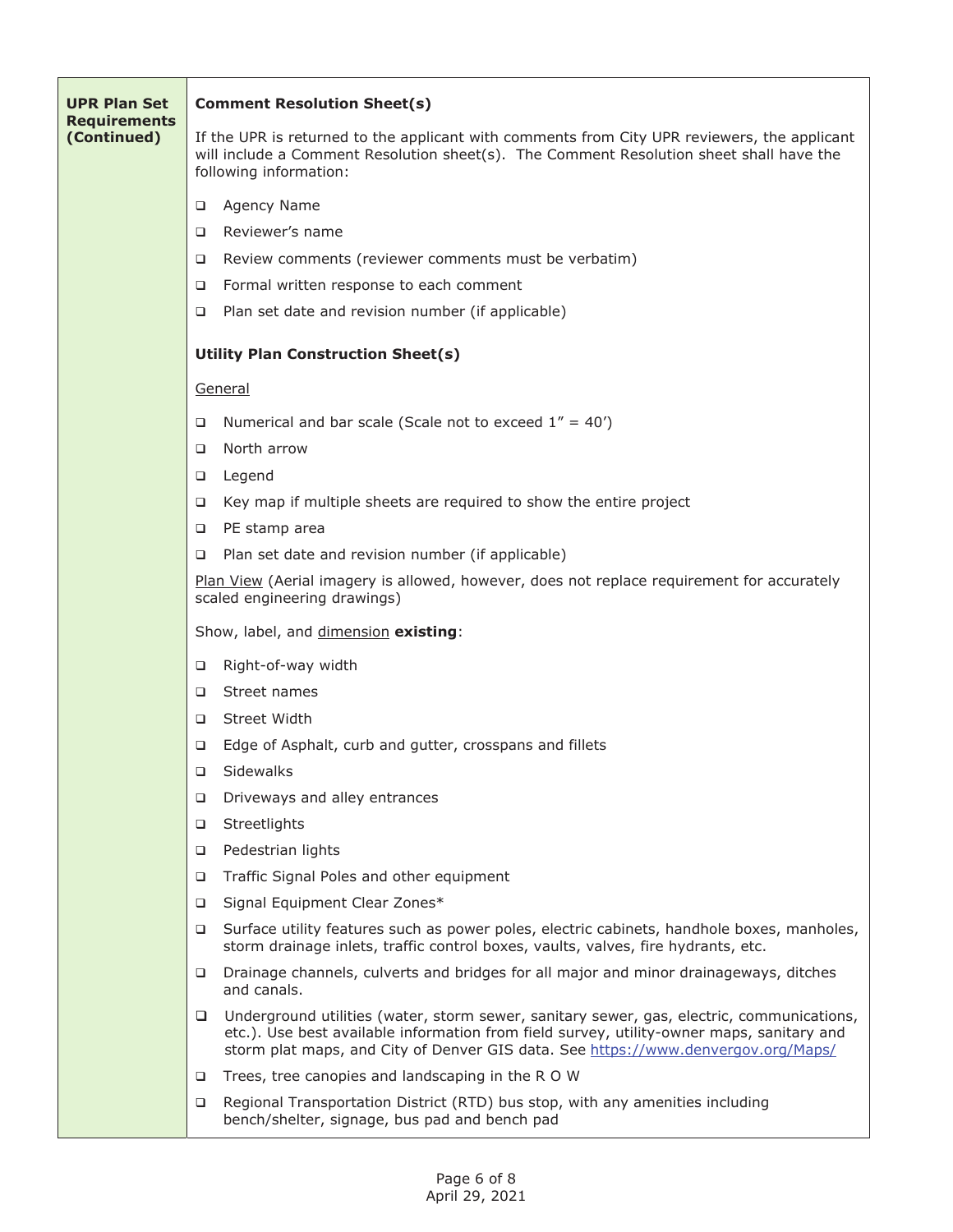| <b>UPR Plan Set</b><br><b>Requirements</b> |                        | Show, label and dimension proposed:                                                                                                                                                                                                            |  |
|--------------------------------------------|------------------------|------------------------------------------------------------------------------------------------------------------------------------------------------------------------------------------------------------------------------------------------|--|
| (Continued)                                | $\Box$                 | Underground utilities (bore line, running line, trenching, conduit, fiber, pipes, lines, etc.)<br>with stationing and appropriate City detail shown with leader call-out*                                                                      |  |
|                                            | $\Box$                 | Surface utilities (cabinets, handholes, poles, foundations, etc.) with appropriate City<br>detail shown with leader call-out (see Detail Sheets below) *                                                                                       |  |
|                                            | $\Box$                 | Dimensions necessary to accurately locate proposed utility (e.g. coordinates at alignment<br>changes, distance from edge of asphalt or back of curb, distance from existing cabinet,<br>distance from alley or intersection)                   |  |
|                                            | $\Box$                 | Bore pit dimensions                                                                                                                                                                                                                            |  |
|                                            |                        | Reference to Transportation Standards and Details standard drawing number and title for<br>restoration of disturbed areas                                                                                                                      |  |
|                                            | □                      | Depth of proposed underground utilities (minimum 36" required, minimum 48" preferred<br>in landscaped areas/tree lawns)                                                                                                                        |  |
|                                            |                        | * Note: No proposed utilities are allowed in the intersection clear zone per City Transportation<br>Standards and Details for the Engineering Division, Std. Dwg. 7.9                                                                          |  |
|                                            |                        | Profile or Cross Section Views<br>(If necessary or requested to show vertical clearance from other underground utilities)                                                                                                                      |  |
|                                            | ▫                      | Stationing along horizontal axis, Elevation along vertical axis                                                                                                                                                                                |  |
|                                            | $\Box$                 | Scale (horizontal and vertical)                                                                                                                                                                                                                |  |
|                                            | ▫                      | Benchmark                                                                                                                                                                                                                                      |  |
|                                            | ▫                      | Street Name street width and R O W width                                                                                                                                                                                                       |  |
|                                            | $\Box$                 | Existing grade                                                                                                                                                                                                                                 |  |
|                                            | $\Box$                 | Profile of proposed utility                                                                                                                                                                                                                    |  |
|                                            | □                      | Existing utilities w/crossing stationing and vertical clearance                                                                                                                                                                                |  |
|                                            | <b>Detail Sheet(s)</b> |                                                                                                                                                                                                                                                |  |
|                                            | $\Box$                 | Do not include copies of Transportation Standards and Details in the plans. Reference the<br>appropriate detail by standard drawing number and title on the appropriate plan sheet<br>with leader callouts                                     |  |
|                                            | $\Box$                 | Provide Office of the Forester's (OCF) tree protection detail, available to download at<br>https://www.denvergov.org/content/denvergov/en/denver-parks-and-recreation/trees-<br>natural-resources/forestry-trees-/land-developer-resources.htm |  |
|                                            | □                      | Provide only utility and special, non-standard, or modified City details                                                                                                                                                                       |  |
|                                            | $\Box$                 | Plan set date and revision number (if applicable)                                                                                                                                                                                              |  |
|                                            |                        |                                                                                                                                                                                                                                                |  |
|                                            |                        |                                                                                                                                                                                                                                                |  |
|                                            |                        |                                                                                                                                                                                                                                                |  |
|                                            |                        |                                                                                                                                                                                                                                                |  |
|                                            |                        |                                                                                                                                                                                                                                                |  |
|                                            |                        |                                                                                                                                                                                                                                                |  |
|                                            |                        |                                                                                                                                                                                                                                                |  |
|                                            |                        |                                                                                                                                                                                                                                                |  |
|                                            |                        |                                                                                                                                                                                                                                                |  |